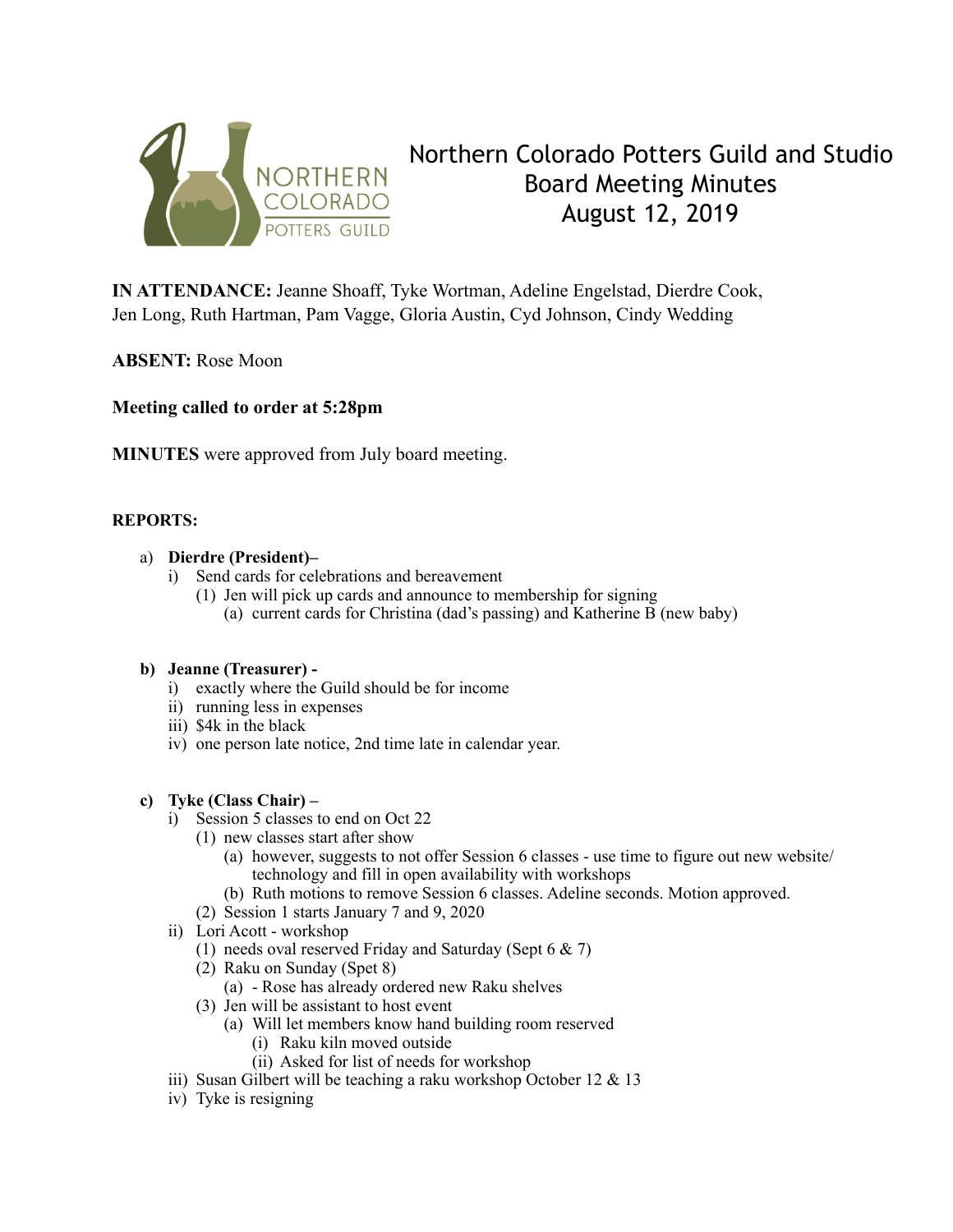- (1) Cyd Johnson is the candidate for replacement with Laura Poe as assistant
	- (a) Dierdre makes motion Cyd and Laura to fill position until May Ruth seconds Board approves - motion passes

### **d) Adeline (Marketing Chair) -**

- i) Website Wix vs Squarespace
	- (1) Proposes switching to a Wix website
		- (a) Ease of use (current website do not offer) (i) will update more often if it is easy
		- (b) Aesthetics
			- (i) neutral palate for pottery display
		- (c) Password protected intranet
			- (i) Members only page
			- (ii) User friendly
			- (iii)Clay sales
			- (iv) Perhaps member dues
		- (d) Subpage for member's pages
		- (e) Unlimited bandwidth for videos
	- (2) Basic page as an under construction while transferring
	- (3) Jeanne asks if The Guild owns that domain Adeline, yes
	- (4) Jen motions to approve Adeline's proposal to move website to Wix platform and update website. and Ruth seconds, Board approves. Motion passes.

## **e) Ruth (Membership Chair)**

- i) Stephen Johnson leaving end of month / perhaps next month will get confirmation.
- ii) Kathryn Bigalo had her baby and is on leave
- iii) Added one new member officially have 83
- iv) Four on waiting list
- v) No one signed up to sell clay this Saturday Jen to sign up

#### **AGENDA ITEMS:**

- **1. Pam and Gloria new firing proposal (see proposal)** 
	- a) Ruth questions need to ramp/hold bisquing vs cone fire concerned wishes to lessen firing times
	- b) Proposing slow cone fire programmed as a ramp/hold program to quicken firing time but still have control over top temperature and holding times.
	- c) Pam presents case studies of kiln firing temps
		- (1) In the past kilns have had varying results top/middle/bottom, firing can be very random - wanting to make them consistent
		- (2) Kiln repair person suggested specific Ramp/Hold program, and it was implemented
		- (3) Since this change kiln results now are great, but firings are way too long
		- (4) Proposal will hopefully quicken firing times AND still have great results
	- d) Gloria and Pam ask that FA kiln leads (Pam and Gloria) have control over tweaking temperatures to maintain consistent firing results and time.
	- e) Pam present firing data (see proposal page 3)
	- f) Ruth asks about electrical usage
		- (1) Pam theorizes the kilns are using the same amt of heat work even with longer firings therefore same about of watts used, but it without data to back up theory
		- (2) Dierdre offers the idea that the extended time is due a slow cool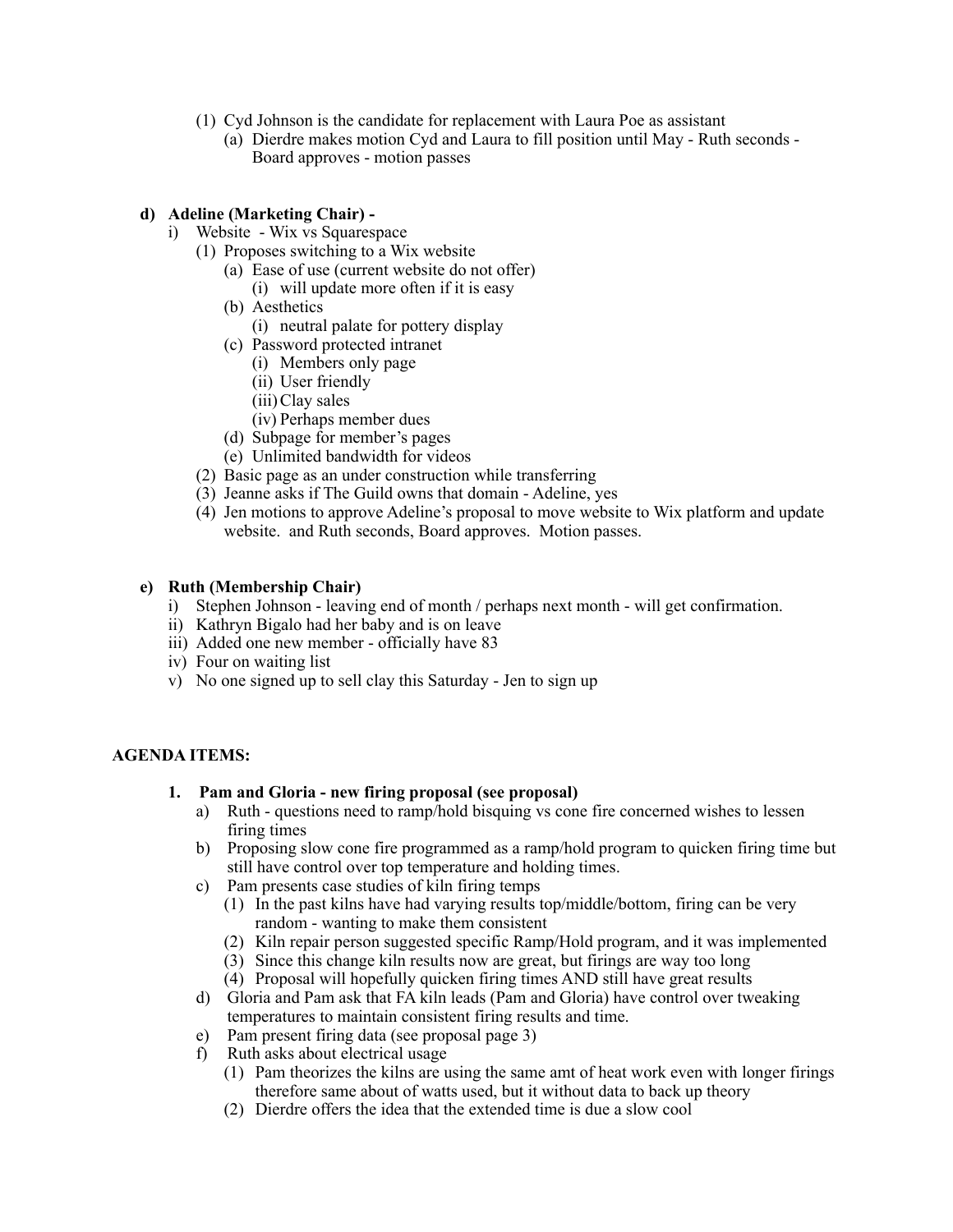- (3) Skutt says 8.5 hrs unless slow cool then it goes to 12hr.
	- (a) Pam said the Guild has never had a 8.5 hr, avg is 14-15 hrs
		- i) Perhaps the kilns are not getting enough amp
- g) And as kilns and elements age, the temperatures will be needed to be tweaked to bring it up or down.
- h) Members can still rent kiln and run Cone 6 medium/ Cone 04 slow
	- (1) Ruth brings up need for communication to members who are renting kiln and how kilns are firing and will need to talk with kiln lead (Pam or Gloria) and they cannot put other peoples work in.
- i) Jeanne suggests calling Skutt and finding out why firing is so slow.
- j) Dierdre proposes board accepting proposal and adding communication to be transparent to members and suggest running test tiles. Jeanne seconds. Jen will send out to Guild members. Board approves.
	- (1) Jen will remind members about not glazing using studio glaze and taking off site to fire, noting members pay for glazes with glaze firing fees.

# **2. Tyke and Cyd - classes**

- a) Cyd taking over IF there isn't as much work payment online only
- b) Paypal isn't sending receipts
- c) Cyd and Adeline get together to refine class sign ups and payment
- d) If using iPad, perhaps put it in teachers contract that iPad is their responsibility to keep onsite and safe.
- e) Adeline to look at payment buttons and options
- f) Should have question to find out how students are being referred to classes
- g) Ruth can buy an iPad at Costco
	- (1) Costco vs eBay. Costco will have warranty.
	- (2) Dierdre motions to purchase iPad at Costco for class payment. Tyke seconds. All approved. Motion passes.
- h) Workshop instructor pay instructor based fee (can be negotiable, a good guess is 60/40) (1) Ideas: spray booth workshop / mold casting

# **3. Glaze master - Cyd**

- a) Making a video of how to glaze
	- (1) Will talk to Shanel or she will video herself
	- (2) Perhaps put it on the new website
		- (a) Can also add other instructional videos
	- (3) Ruth motions. Jeanne seconds. Board approves. Motion passes.
	- (4) Plan it to get it started on next month.
- b) Power strip for waxing is turning off within 2 minutes. Need new power strip? Adeline will bring one in to try out. If it fixes the issue, the Guild will buy one.
- c) Glaze bucket lifter about \$600 to save glaze masters backs
	- (1) perhaps someone can make out of wood?
- **4. Cindy Wedding** 17 underfired pieces coming out of right kiln
	- a) Pam said kiln is firing at a perfect cone 6
	- b) Cindy wants to know why FA are firing not at a Cone 6 program? Did not know the change to a Ramp/Hold it was her understanding the Guild was firing at the Skutt Cone 6 program
	- c) Requests a reimbursement of some sort because she didn't know about the different firing and using her own glazes.
	- d) Tyke suggests the Guild needs to talk about how kilns are firing and meeting others' expectations